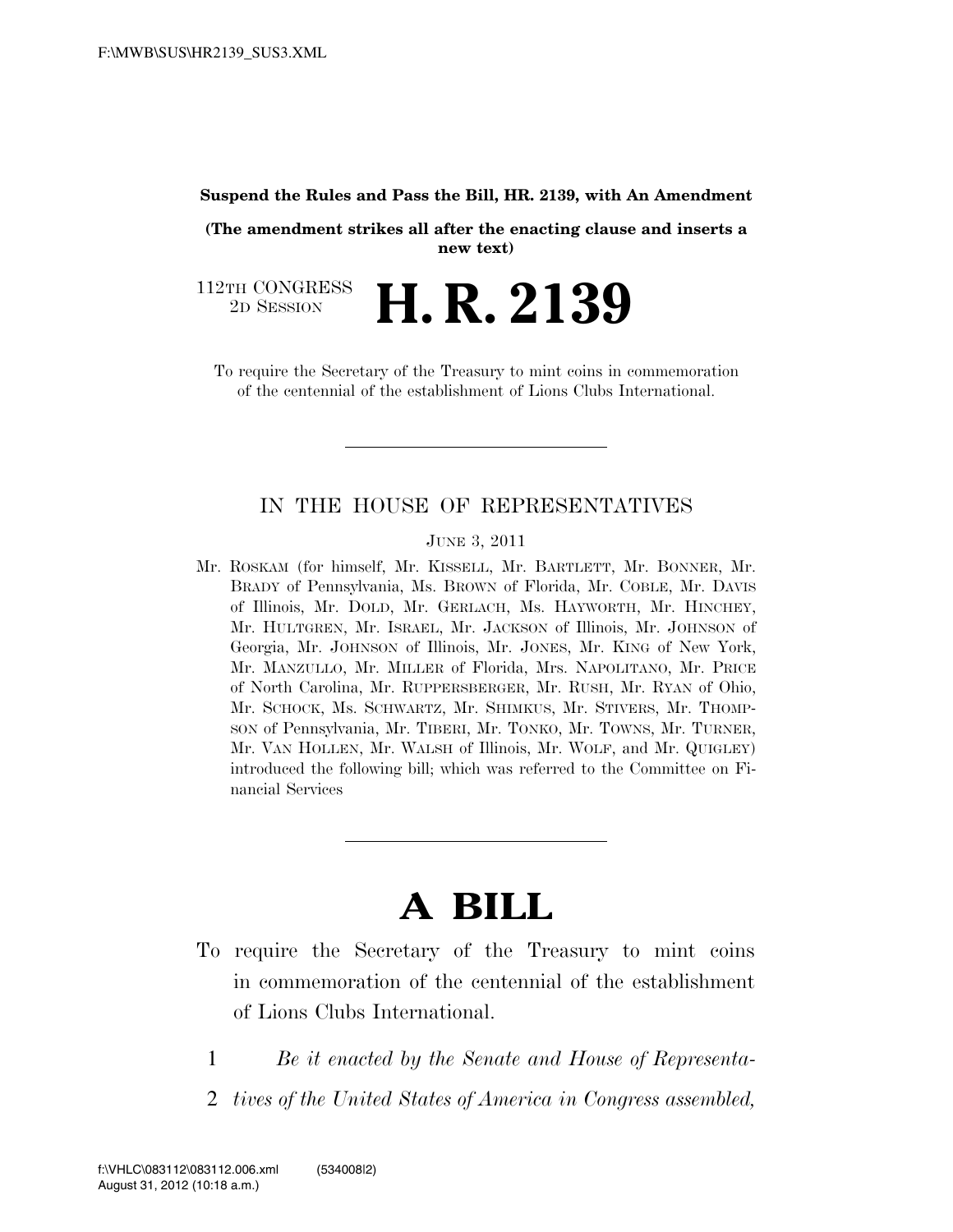$\mathfrak{D}$ 

## **SECTION 1. SHORT TITLE.**

 This Act may be cited as the ''Lions Clubs Inter-national Century of Service Commemorative Coin Act''.

## **SEC. 2. FINDINGS.**

The Congress finds as follows:

 (1) Lions Clubs International is the world's largest service club organization founded in 1917 by Chicago business leader Melvin Jones. Lions Clubs International empowers volunteers to serve their communities, meet humanitarian needs, encourage peace and promote international understanding through Lions clubs.

 (2) Today, Lions Clubs International has over 1.35 million members in more than 45,000 clubs globally, extending its mission of service throughout 16 the world every day.

 (3) In 1945, Lions Clubs International became one of the first nongovernmental organizations in- vited to assist in drafting the United Nations Char- ter and has enjoyed a special relationship with the United Nations ever since.

 (4) In 1968, Lions Clubs International Founda- tion was established to assist with global and large- scale local humanitarian projects and has since then awarded more than \$700 million to fund five unique areas of service: preserving sight, combating dis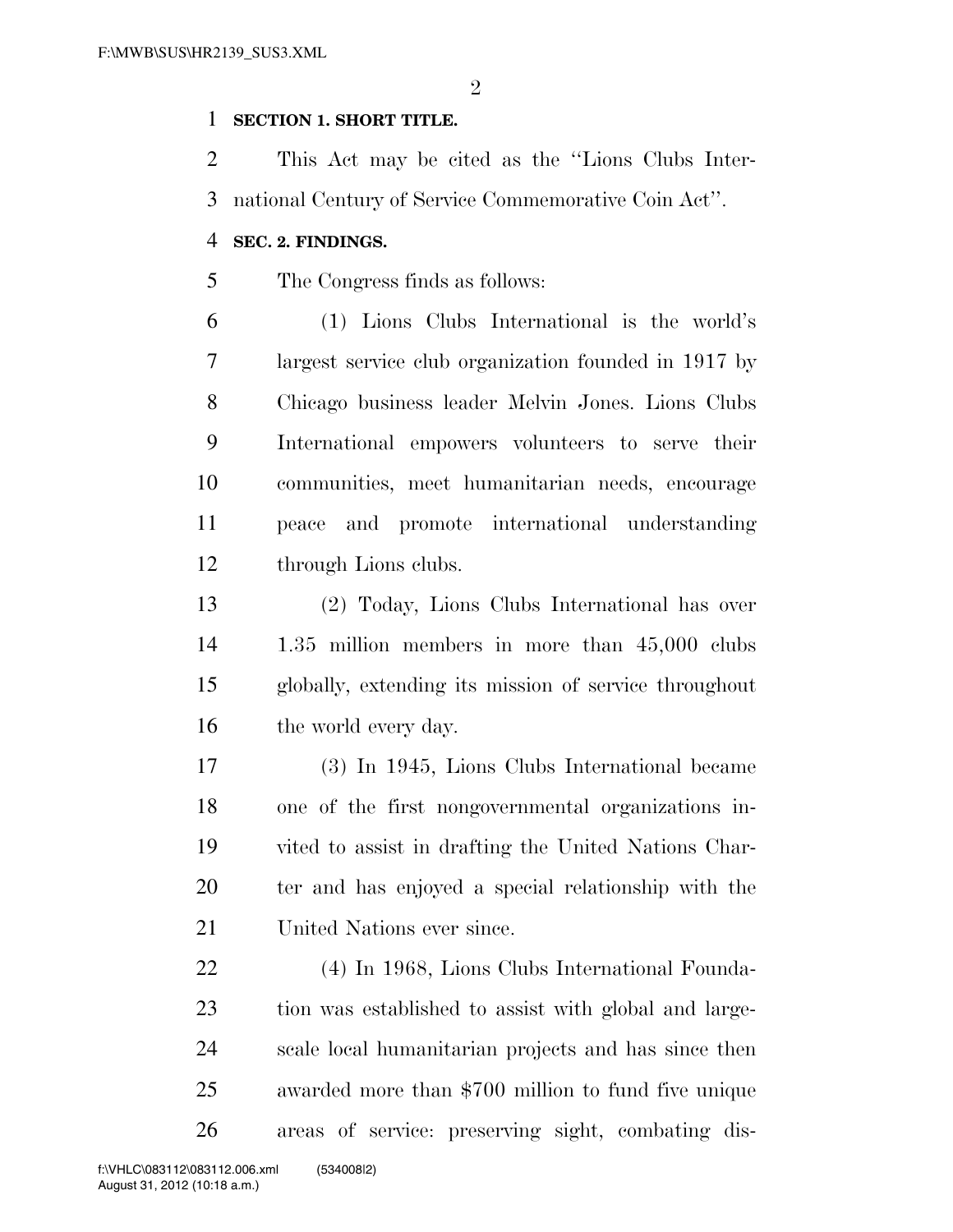ability, promoting health, serving youth and pro-viding disaster relief.

 (5) In 1990, the Lions Clubs International Foundation launched the SightFirst program to build comprehensive eye care systems to fight the major causes of blindness and care for the blind or visually impaired. Thanks to the generosity of Lions worldwide, over \$415 million has been raised, result- ing in the prevention of serious vision loss in 30 mil- lion people and improved eye care for hundreds of millions of people.

 (6) On June 7, 2017, Lions Clubs International will celebrate 100 years of community service to men, women, and children in need throughout the world.

### **SEC. 3. COIN SPECIFICATIONS.**

 (a) \$1 SILVER COINS.—The Secretary of the Treas- ury (hereafter in this Act referred to as the ''Secretary'') shall mint and issue not more than 400,000 \$1 coins in commemoration of the centennial of the founding of the Lions Clubs International, each of which shall—

- (1) weigh 26.73 grams;
- (2) have a diameter of 1.500 inches; and

 (3) contain 90 percent silver and 10 percent copper.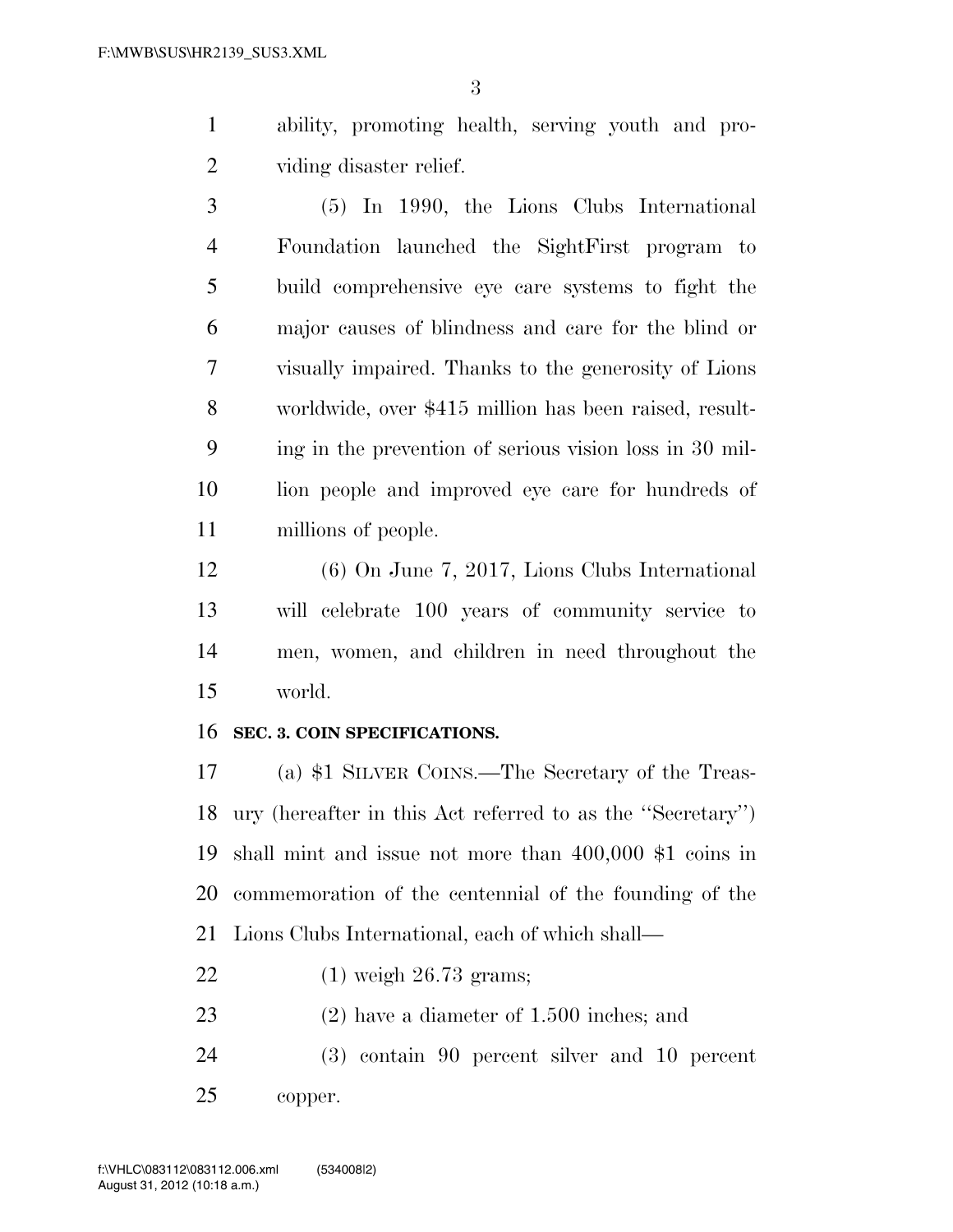(b) LEGAL TENDER.—The coins minted under this Act shall be legal tender, as provided in section 5103 of title 31, United States Code.

 (c) NUMISMATIC ITEMS.—For purposes of sections 5134 and 5136 of title 31, United States Code, all coins minted under this Act shall be considered to be numis-matic items.

### **SEC. 4. DESIGN OF COINS.**

(a) DESIGN REQUIREMENTS.—

 (1) IN GENERAL.—The design of the coins minted under this Act shall be emblematic of the centennial of the Lions Clubs International.

 (2) DESIGNATION AND INSCRIPTIONS.—On each coin minted under this Act, there shall be—

 (A) a designation of the value of the coin; 16 (B) an inscription of the year "2017"; and (C) inscriptions of the words ''Liberty'', ''In God We Trust'', ''United States of Amer-ica'', and ''E Pluribus Unum''.

 (b) SELECTION.—The design for the coins minted under this Act shall be—

 (1) chosen by the Secretary after consultation with Lions Clubs International Special Centennial Planning Committee and the Commission of Fine Arts; and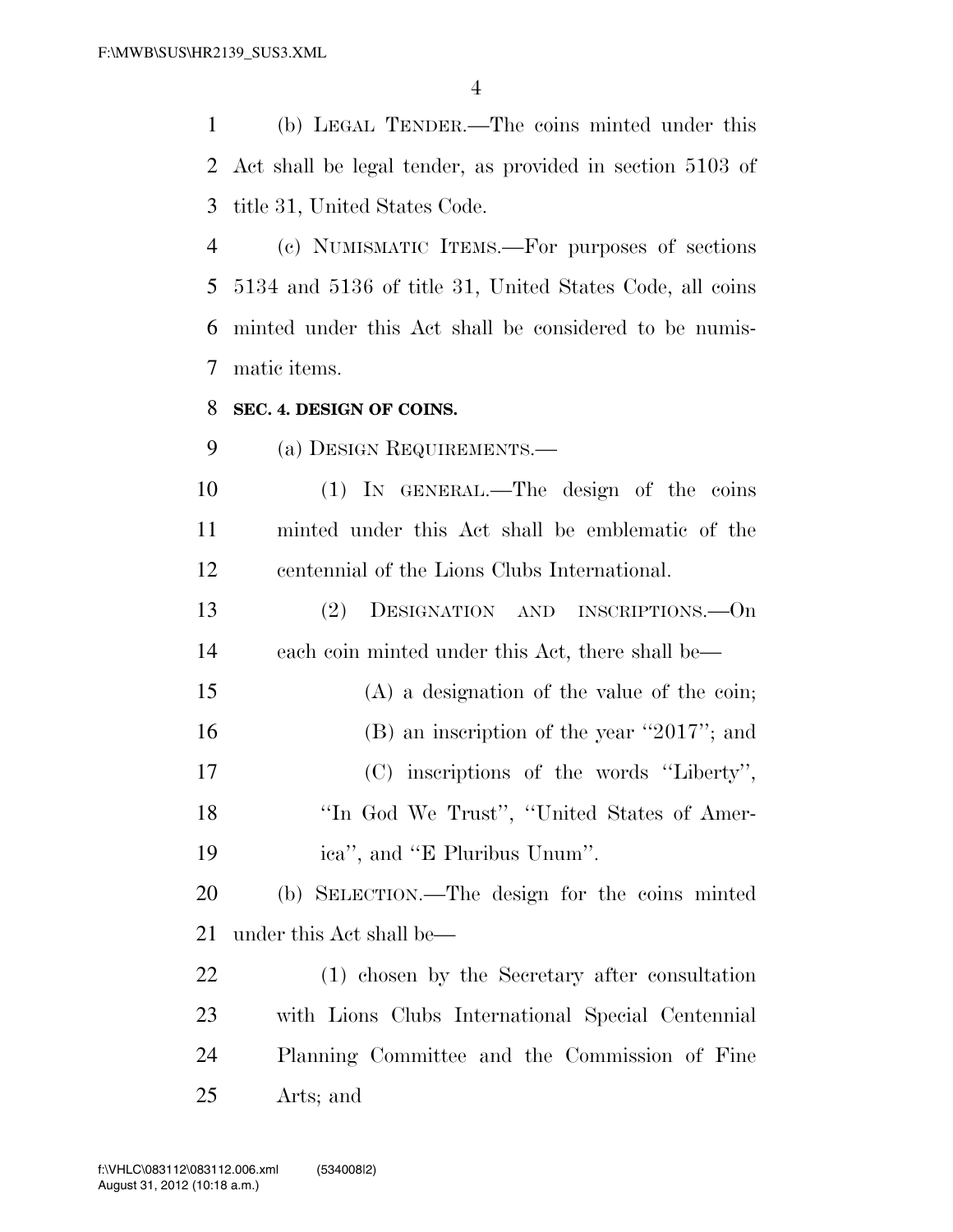(2) reviewed by the Citizens Coinage Advisory Committee.

## **SEC. 5. ISSUANCE OF COINS.**

 (a) QUALITY OF COINS.—Coins minted under this Act shall be issued in uncirculated and proof qualities.

 (b) MINT FACILITY.—Only one facility of the United States Mint may be used to strike any particular quality of the coins minted under this Act.

 (c) PERIOD FOR ISSUANCE.—The Secretary may issue coins under this Act only during the calendar year beginning on January 1, 2017.

## **SEC. 6. SALE OF COINS.**

 (a) SALE PRICE.—The coins issued under this Act shall be sold by the Secretary at a price equal to the sum of—

16 (1) the face value of the coins;

 (2) the surcharge provided in section 7 with re-spect to such coins; and

 (3) the cost of designing and issuing the coins (including labor, materials, dies, use of machinery, overhead expenses, marketing, and shipping).

 (b) BULK SALES.—The Secretary shall make bulk sales of the coins issued under this Act at a reasonable discount.

(c) PREPAID ORDERS.—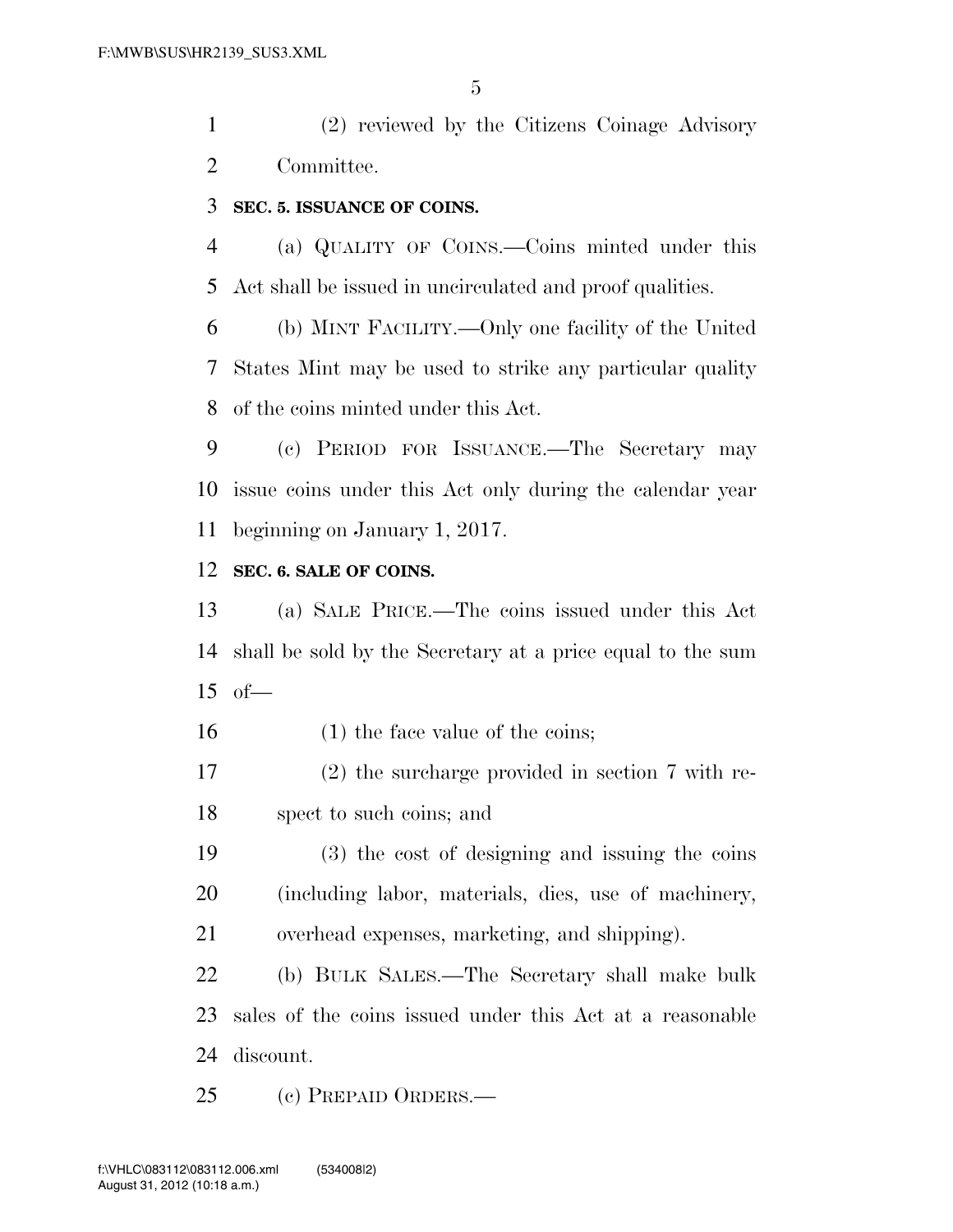(1) IN GENERAL.—The Secretary shall accept prepaid orders for the coins minted under this Act before the issuance of such coins.

 (2) DISCOUNT.—Sale prices with respect to pre- paid orders under paragraph (1) shall be at a rea-sonable discount.

## **SEC. 7. SURCHARGES.**

 (a) IN GENERAL.—All sales of coins issued under this Act shall include a surcharge of \$10 per coin.

 (b) DISTRIBUTION.—Subject to section 5134(f) of title 31, United States Code, all surcharges received by the Secretary from the sale of coins issued under this Act shall be promptly paid by the Secretary to the Lions Clubs International Foundation for the purposes of—

 (1) furthering its programs for the blind and visually impaired in the United States and abroad; (2) investing in adaptive technologies for the disabled; and

 (3) investing in youth and those affected by a major disaster.

 (c) AUDITS.—The Lions Clubs International Founda- tion shall be subject to the audit requirements of section 5134(f)(2) of title 31, United States Code, with regard to the amounts received under subsection (b).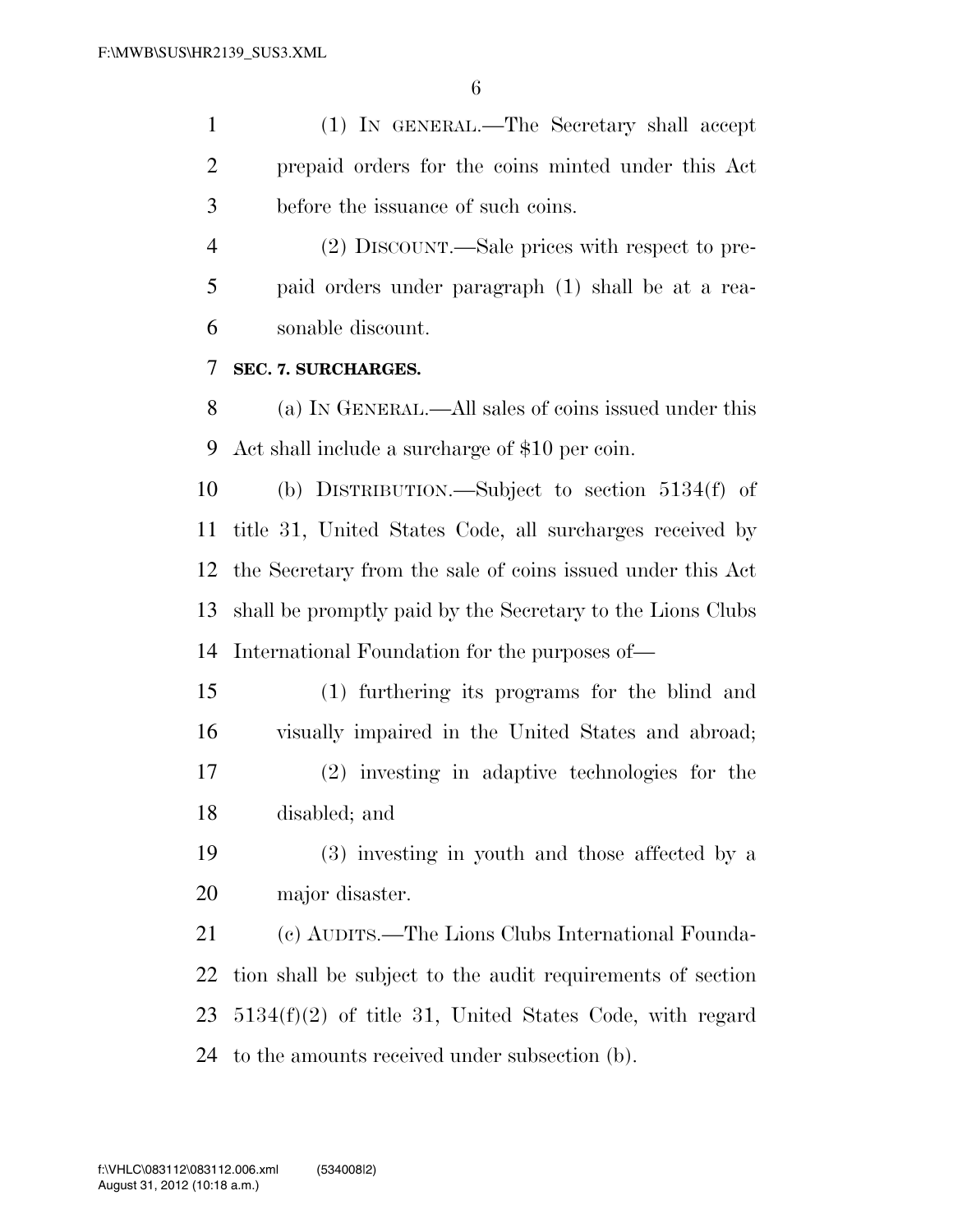(d) LIMITATION.—Notwithstanding subsection (a), no surcharge may be included with respect to the issuance under this Act of any coin during a calendar year if, as of the time of such issuance, the issuance of such coin would result in the number of commemorative coin pro- grams issued during such year to exceed the annual 2 commemorative coin program issuance limitation under section 5112(m)(1) of title 31, United States Code. The Secretary may issue guidance to carry out this subsection.

# **SEC. 8. FINANCIAL ASSURANCES.**

 The Secretary shall take such actions as may be nec-essary to ensure that—

 (1) minting and issuing coins under this Act will not result in any net cost to the United States Government; and

 (2) no funds, including applicable surcharges, shall be disbursed to any recipient designated in sec- tion 7 until the total cost of designing and issuing all of the coins authorized by this Act (including labor, materials, dies, use of machinery, overhead ex- penses, marketing, and shipping) is recovered by the United States Treasury, consistent with sections 5112(m) and 5134(f) of title 31, United States Code.